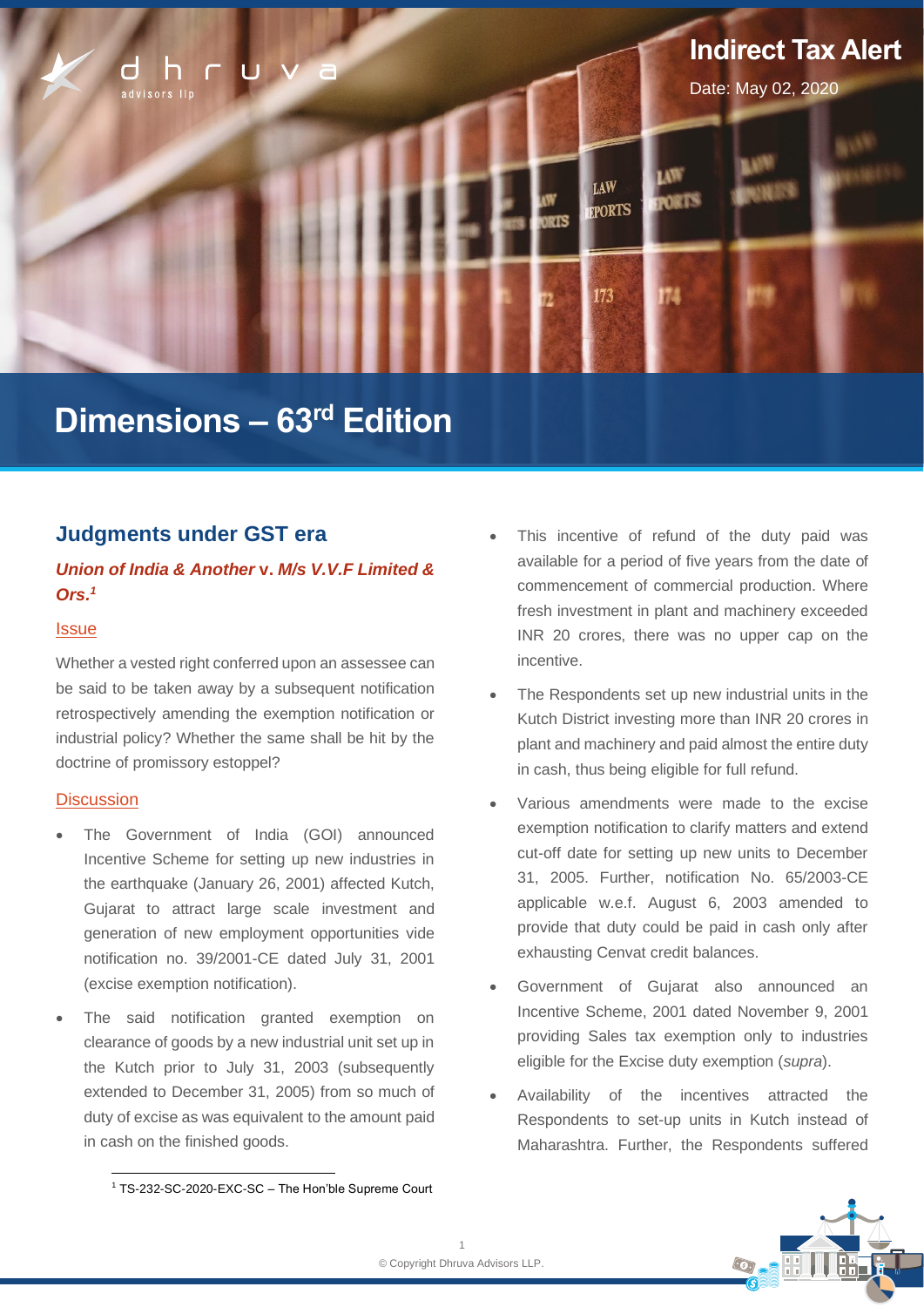from locational disadvantages and incurred substantial costs for setting up units in Kutch. The Respondents commenced commercial production during the period – November 2004 to December 2005.

- The excise exemption notification was again amended by notification no. 16/2008-CE dated March 27, 2008 which provided that:
	- Benefit of refund to be granted basis value addition, which was notionally fixed @ 34% for the commodity manufactured;
	- determination of special rate by the Commissioner in situations where actual value addition was more than the deemed value addition.
- The said amendment reduced the incentive available from the refund of entire duty paid in cash to 34% of the total duty paid. Aggrieved by the impugned notification, the Respondents filed a Writ Petition before the Hon'ble High Court of Gujarat on the grounds of breach of the doctrine of promissory estoppel.
- Thereafter, vide another notification no. 51/2008- CE dated October 3, 2008 deemed value addition was revised to 75% for products manufactured by the Respondents without providing an option for applying special rate.
- The High Court held that incentive as originally envisaged by the exemption notification should be implemented and directed to refund the differential amount to the Respondents. Similar judgments were passed by the Hon'ble High Court of Sikkim and Guwahati on the grounds of breach of doctrine of promissory estoppel. Aggrieved, the Union of India moved the Hon'ble Supreme Court challenging the judgments pronounced by the Courts.
- The Hon'ble Supreme Court observed as follows:
- ‒ The Court observed that the doctrine of promissory estoppel cannot be invoked as the subsequent notifications / industrial policies are issued in public interest and in the interest of Revenue and to achieve the original object of giving incentives/exemptions. Also, the doctrine of promissory estoppel being an equitable doctrine has to be moulded to suit the particular situation with an objective to provide just and equitable treatment. Reliance placed on – *Kansika Trading* v. *Union of India<sup>2</sup> , Shrijee Sales Corporation* v. *Union of India<sup>3</sup>* , *STO* v. *Shree Durga Oil Mills<sup>4</sup>* , *State of Rajasthan* v. *Mahaveer Oil Industries<sup>5</sup>* and *Shree Sidhbali Steels Ltd.* v. *State of U.P.<sup>6</sup> ;*
- Placing reliance on various case laws<sup>7</sup> it was observed that respective notifications/industrial policies can be said to be clarificatory in nature and it can be defined as an act to remove doubts. It cannot be said that by the subsequent notifications / industrial policies the benefits which were granted under the earlier notifications were sought to be taken away;
- Main objective of the exemption notification / policies was to encourage the setting up of new industries to generate employment and incentivise by offering refund of excise duty paid in cash, subject to fulfilment of conditions. However, the authorities noticed certain unscrupulous manufacturers misusing the exemptions and indulging in tax evasion tactics and impugned notifications / policies were introduced which provided refunds calculated on the basis of actual value additions;
- ‒ On perusal of the impugned notifications / policies, it was clear that the object was to refund the excise duty paid on genuine manufacturing activities and curb tax evasion. Further, subsequent notifications issued only rationalize the quantum of exemption and rate of refund on manufacture of genuine products;

 $\odot$ 

<sup>2</sup> (1995) 1 SCC 274

<sup>3</sup> (1997) 3 SCC 398

<sup>4</sup> (1998) 1 SCC 572

 $^5$  (1999) 4 SCC 357<br> $^6$  (2011) 3 SCC 193

<sup>(2011)</sup> 3 SCC 193

<sup>2</sup> <sup>7</sup> *State Bank of India* v. *V. Ramakrishnan* [(2018) 17 SCC 394], *State of Bihar* v. *Ramesh Prasad Verma* [(2017) 5 SCC 665], *T.N. Electricity Board* v. *Status Spg. Mills Ltd.* [(2008) 7 SCC 353] and *Zile Singh* v. *State of Haryana* [(2004) 8 SCC 1]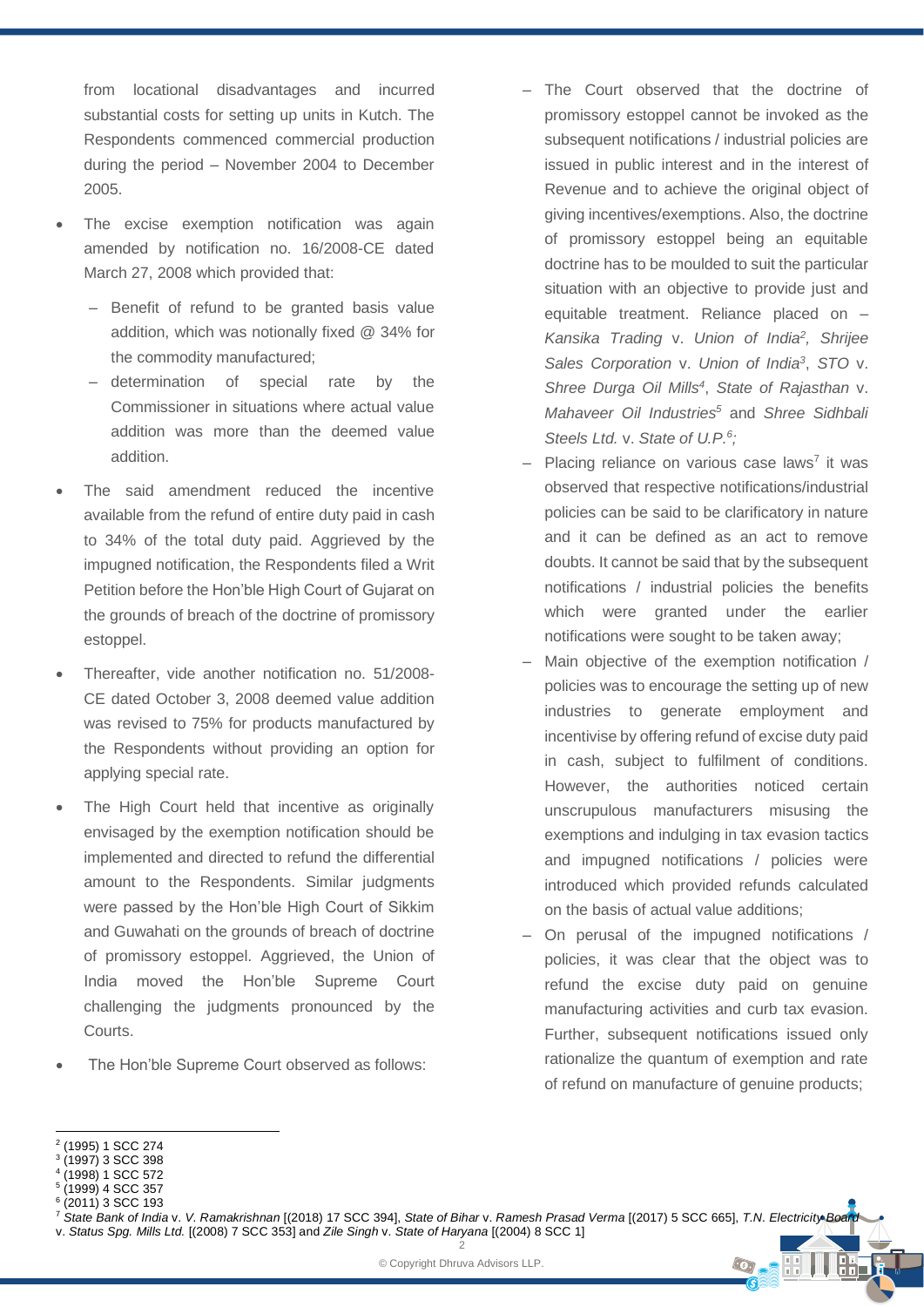- ‒ The purpose of the original scheme was not to give benefit of refund of the excise duty paid on the goods manufactured only on paper or in fact not manufactured at all. Further, the impugned notifications / policies do not take away any vested right conferred under the earlier notifications / industrial policies;
- The Court also observed that the High Courts committed a grave error in holding that the impugned notifications / policies impugned were hit by the doctrine of promissory estoppel.

### **Judgment**

- The Hon'ble Supreme Court quashed the judgments pronounced by the High Courts and held that the impugned notifications / policies do not take away any vested rights and cannot be said to be hit by the doctrine of promissory estoppel.
- The Court clarified that this judgment shall not affect amount refunded prior to issuance of impugned notifications / policies. However, pending applications should be decided in accordance with the law on merits and as per the impugned notifications / industrial policies.

#### **Dhruva Comments**

Doctrine of promissory estoppel cannot be looked upon in abstract and public good at large would prevail. The Larger Bench of Supreme Court examining the contentious issue held the subsequent amendments only rationalise the benefits by ensuring that the same are claimed by genuine manufacturers through actual value addition and not hit by doctrine of promissory estoppel.

## **Rulings under GST era**

### *M/s T & D Electricals – Karnataka<sup>8</sup>*

#### **Issues**

• Whether the Applicant, being registered in the State of Rajasthan and awarded a contract in the State of Karnataka, would be required to obtain a separate GST registration in such State? If yes, would the

contract copy suffice as address proof to obtain registration?

- If not, what would be the tax charged by the vendors (CGST and SGST or IGST) who ship the goods directly to Karnataka?
- What documents will be required with transporter for transit / shipment of materials from dealers registered in Rajasthan or Karnataka to the project site in Karnataka?

### **Discussion**

- The Applicant has GST registration in the State of Rajasthan and has been awarded a contract by M/s Shree Cements Ltd, (SCL) Rajasthan to provide installation, electrical and IT job services (work contract services) at a township (unit of SCL) located in Karnataka.
- The scope of work includes supply of materials and installation, testing and commissioning activities. The Applicant will have to arrange all the required manpower / technician / electrician and materials.
- The Applicant would have to raise the invoices on the Karnataka location of SCL.
- The Applicant does not have a separate fixed establishment of business in Karnataka. The Applicant is provided with temporary small space for office and store in the premises of SCL in Karnataka.
- The Applicant approached the Authority in respect of the above-mentioned issues and contended as follows:
	- Section 22 of the CGST Act, 2017 requires a supplier to obtain registration in the State from where he makes a taxable supply, if the aggregate turnover of the supplier exceeds the threshold limit in a financial year;
	- ‒ The location of supplier of services in terms of section 2(71) of CGST Act, 2017 will be the principal place of business i.e. Rajasthan as the Applicant does not have a fixed establishment in the State of Karnataka;
	- ‒ Further the place of supply in case of work contracts services is the location of immovable



<sup>8</sup> Order no. KAR ADRG 18/2020 dated March 31, 2020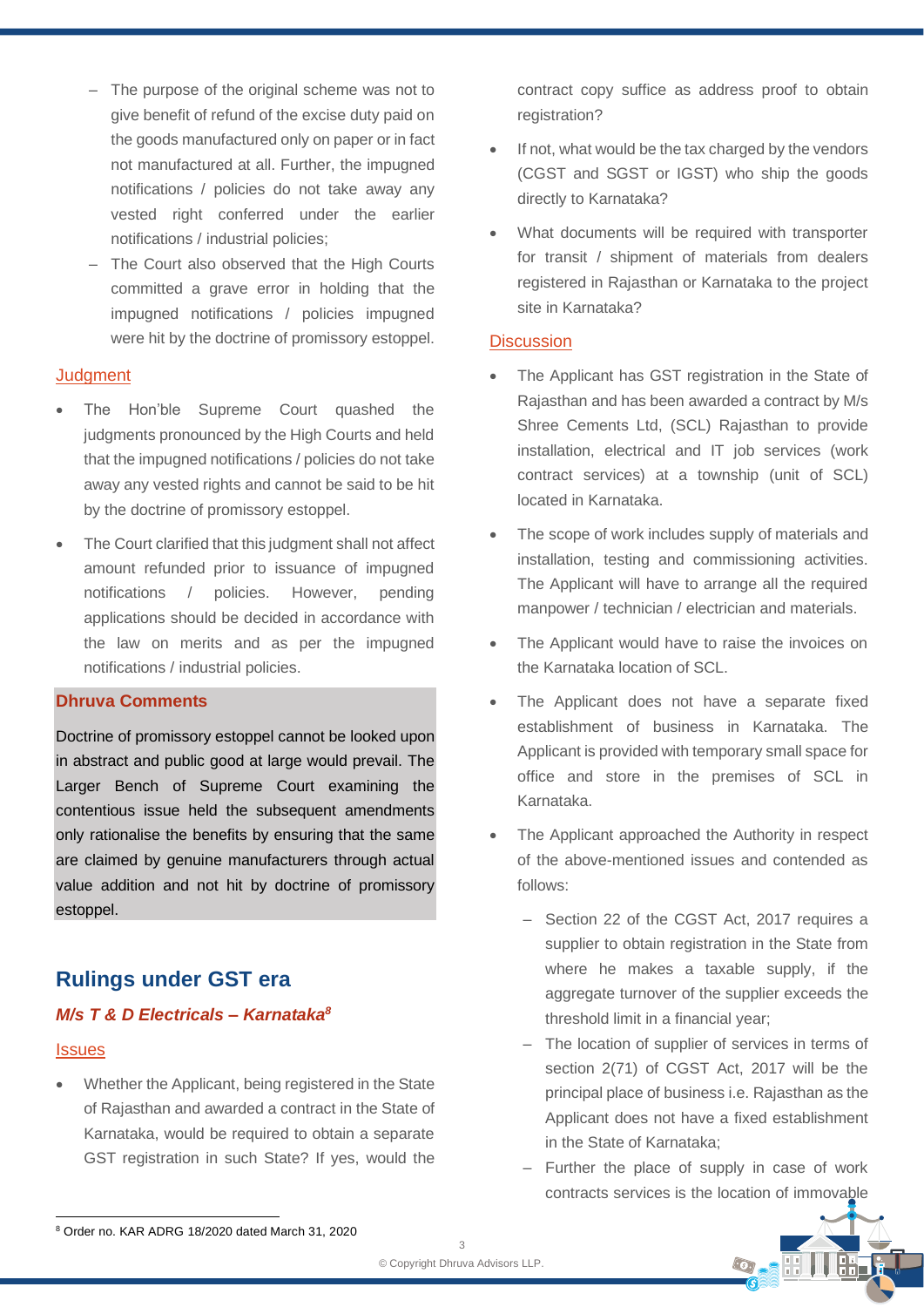property in terms of section 12(3)(a) of IGST Act, 2017;

- Hence, the Applicant is not required to obtain separate registration in Karnataka;
- The Applicant does not possess any document required for proof of principal place of business to substantiate that they have a permanent establishment in Karnataka;
- ‒ Further, if no registration is obtained in Karnataka, section 10(1)(b) of the IGST Act, 2017 will be applicable i.e. in the case of direct shipment of goods by the dealer in Rajasthan, CGST and SGST will be charged and in case of direct shipment of goods by dealer in Karnataka, IGST will be charged.
- The Authority observed as follows:
	- Applicant has only one principal place of business i.e. Rajasthan, from where it intends to supply goods or services or both;
	- ‒ Since the Applicant has obtained registration for their principal place of business and does not have any other fixed establishment other than Rajasthan, the location of the supplier is Rajasthan;
	- ‒ Hence no separate registration is required in Karnataka;
	- ‒ Applicant has correctly applied the provisions in respect of the bill to ship to movement of goods in terms of section 10(1)(b) of the CGST Act;
	- ‒ Further, the Applicant shall charge IGST on the invoice raised on SCL, Karnataka (unit of M/s SCL in Karnataka).

### Ruling

- The Applicant is not required to obtain separate registration in the state of Karnataka. However, Applicant is at liberty to obtain the registration, if the Applicant intends to have a fixed establishment in Karnataka.
- In case of a direct shipment by vendor in Rajasthan, CGST and SGST should be charged on the goods purchased by the Applicant under bill to ship to model in terms of section 10(1)(b) of IGST Act, 2017.
- Similarly, in the case of direct shipment by vendor in Karnataka, IGST should be charged on the goods purchased by the Applicant under bill to ship to model.
- No ruling was given in respect of the documents which will be required with the transporter, as it was outside the scope of Advance Ruling Authority.

### **Dhruva Comments:**

The Authority has correctly interpreted the provisions of the law discarding the requirement for obtaining separate registration in the State where project site is located. Nevertheless, the ability to claim eligible credits could get jeopardised, for want of registration, where supplies are received at site with intra-state GST.

### *M/s Siemens Limited – Maharashtra Appellate Authority<sup>9</sup>*

### **Issue**

Whether the freight charges recovered by the Appellant from the customer without issuance of consignment note would be exempt under GST?

### **Discussion**

- The Appellant as Joint Venture (JV) associate with other foreign partners has entered into 6 contracts with the customer for on-shore and off-shore supply of goods and services for complete execution of VSC based HVDC Terminals and DC XLPE Cable system (plant).
- Out of the 6 contracts, the  $3<sup>rd</sup>$  and  $5<sup>th</sup>$  contract are entered between the Appellant (as JV associate) and customer wherein the 3<sup>rd</sup> contract was for supply of goods on ex-works basis and the  $5<sup>th</sup>$ contract was for delivery of goods at the customer's site, installation, insurance etc.
- For the transportation service, Appellant engages local transporters for who issue consignment notes and freight invoice on the Appellant for transportation of goods. The Appellant discharges GST under reverse charge on such transportation service.



<sup>9</sup> Order no. MAH/AAAR/SS-RJ/4/2019-20 dated August 23, 2019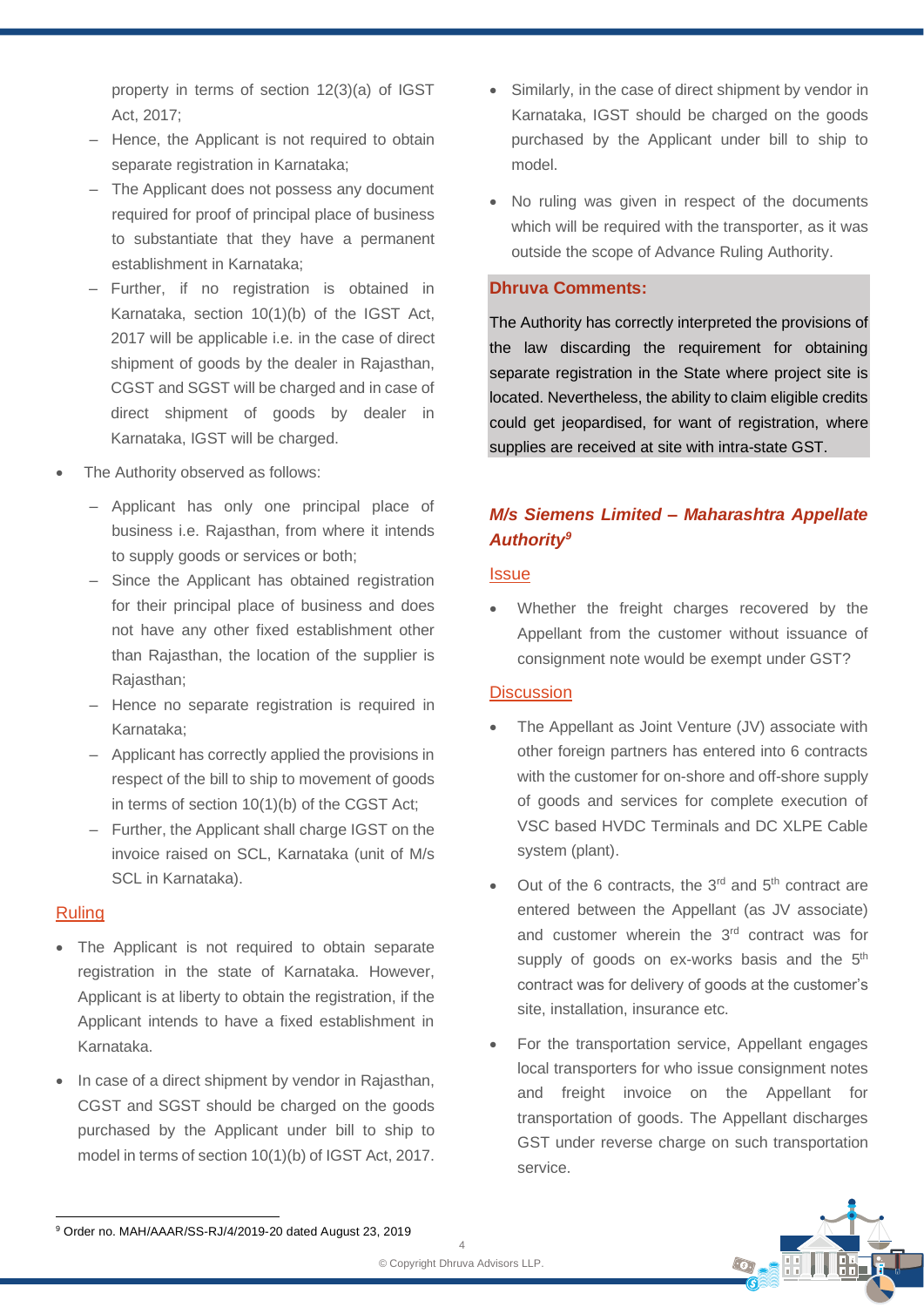- Appellant recovers these freight charges from the customer but since the consignment note is already issued by the transporter, no subsequent consignment note is issued by the Appellant
- The Appellant was of the view that it would be eligible for GST exemption in terms of sl. no 18<sup>10</sup> of the exemption notification<sup>11</sup> and had accordingly, approached the Authority for Advance Ruling (Authority).
- The Authority held $12$  that all the supplies made under the different contracts are linked through the cross fall breach clause and the Appellant has not contracted for ex-works supply of goods or transportation, but for composite supply namely works contract for the installation of the entire plant. Therefore, the services should be taxable as works contract at the rate of 18% and no exemption would be available on transportation service.
- Aggrieved by the order, Appellant approached the Appellate Authority and contended as follows:
	- − Appellant is not a GTA, as it does not issue consignment note and should be eligible for the exemption;
	- The 3<sup>rd</sup> and 5<sup>th</sup> contract are independent contracts having separate clauses, terms etc. and are distinct in nature cannot be considered as composite supply;
	- The ownership of goods under 3<sup>rd</sup> contract gets transferred to the customer at Appellant's factory gate. The supply of service under  $5<sup>th</sup>$ contract commences only when ownership in goods is transferred. Further, the customer has option to avail transportation service from any other person. Hence, both supply of goods and services are not naturally bundled;
	- Further, the goods installed at project site are not permanently affixed to earth and can be dismantled / removed. Hence, the supply of goods under the contracts does not result in any immovable property and therefore would not be a composite works contract supply;
- The Appellant placed reliance on various rulings / judgments of different forums in support of their arguments.
- The Appellate Authority after detailed scrutiny of the terms of the contract, observed as follows:
	- − All the 6 contracts entered by the JV are covered by cross fall breach clause meaning breach of one contract will be deemed as breach of other. Hence not only 3<sup>rd</sup> and 5<sup>th</sup> contract, but all the contracts are interrelated with each other;
	- Although there is breakup of contract price in 3<sup>rd</sup> and 5<sup>th</sup> contract, the contract is to be construed as single source responsibility and the Appellant shall remain responsible to ensure both the contracts are successfully completed;
	- The 3<sup>rd</sup> and 5<sup>th</sup> contract are naturally bundled under the whole contract;
	- Supply of goods and supply of services are not separately enforceable. The recipient has not entered into ex-factory supply of materials but for composite supply;
	- The obligation of Appellant under the contract ceases only after the project becomes operational and after final payment is made for supply of material and erection of system;
	- The supply of goods and services are provided as package and if one or more is removed, nature of supply would be affected. Hence, they are naturally bundled since both are required to fulfil the intention of buyer;
	- By making two separate agreements, artificial division of contracts is purported to be done. The same cannot take away true and inherent nature of contract;
	- The plant is attached to the earth with the help of civil work. Also, foundations in cement concrete walls and structures are constructed. Hence, completion of project results is immovable property. Hence, the total project is a composite supply of works contract.

 $\cdot$ 

5 © Copyright Dhruva Advisors LLP.

<sup>&</sup>lt;sup>10</sup> Sl. No 18 provides exemption for services by way of transportation of goods by road other than by Goods Transport Agency <sup>11</sup> Notification no. 12/2017-Central Tax (Rate) dated June 28, 2018

<sup>12</sup> Ruling No. GST-ARA-69/2018-19/B-164 dated December 19, 2018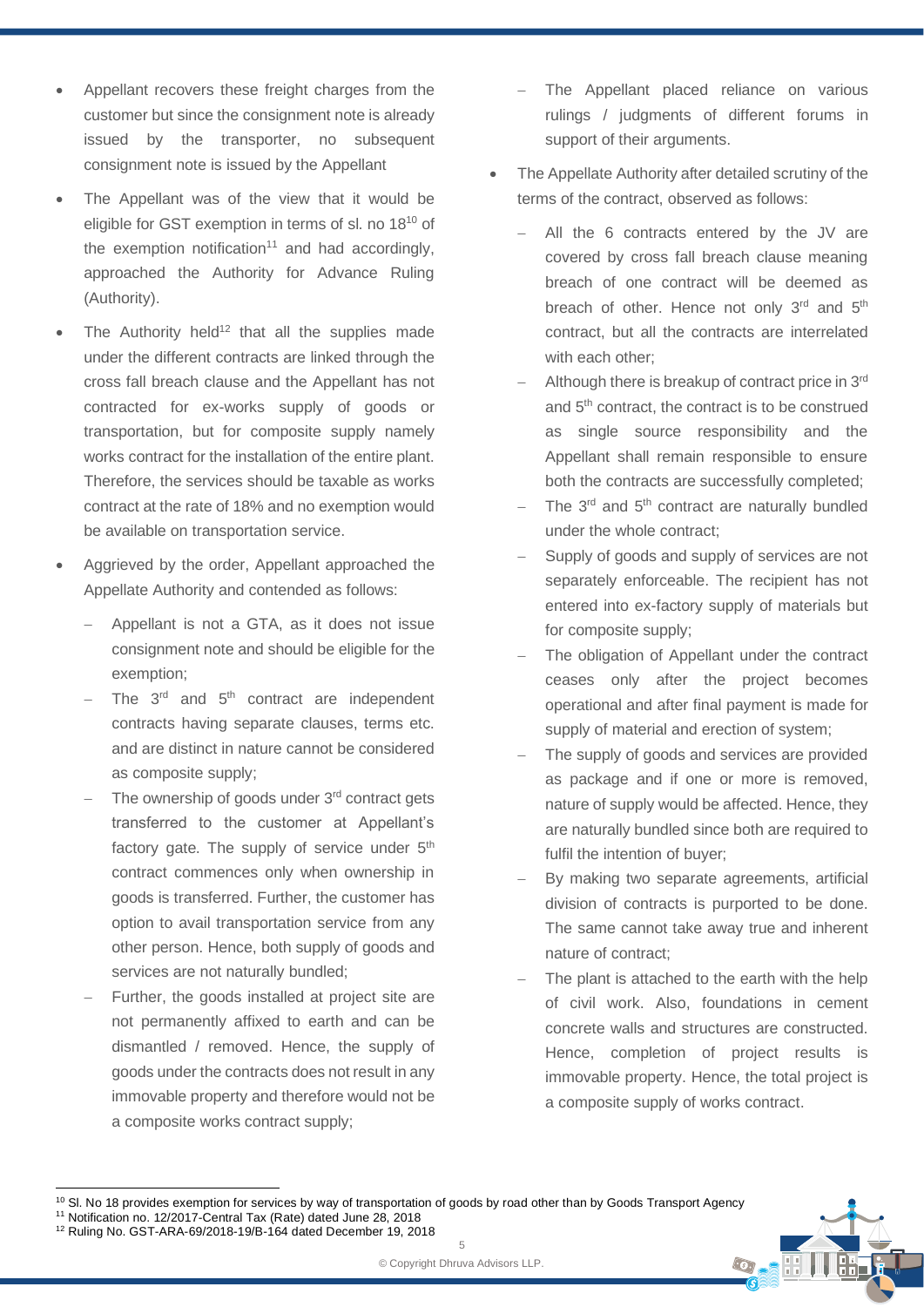### Ruling

- Appellant is not eligible for the exemption as claimed.
- The transportation service provided by Appellant is part of a composite works contract taxable at 18%.

### **Dhruva Comments:**

In a case where separate contracts are entered for making different supplies, it needs to be determined as to whether there is any interdependency between the contracts or the same are independent from each other. The concept of composite supply has been a consistent matter of debate under GST.

A similar advance ruling was also given by the Authority in the case of *Emco Ltd*<sup>13</sup> .

### **Instructions under Customs law**

### *Guidelines for conduct of personal hearing in virtual mode<sup>14</sup>*

CBIC has issued guidelines for conduct of personal hearings in virtual mode under the Customs Act, 1962, with an aim to create a virtual working environment, ensuring social distancing, reduce physical presence, usage of information, communication and technology systems. The guidelines issued in brief are as follows:

- Appellant or respondents are required to give consent to avail personal hearing through video conferencing at the time of filing appeal or immediately after issue of this instruction, indicating their email address for correspondence, etc.;
- Date and time of hearing along with link of video conferencing should be informed to relevant parties through email;
- Advocates/ consultants/ authorized representatives appearing on behalf of parties, in virtual hearing should file vakalatnama / authority letter along with their photo id card and contact details through email;
- Virtual hearing will be conducted through applications like VIDYO or other secured computer networks;
- Soft copy of 'record of personal hearing' will be sent through email and the same shall be modified or accepted by the parties in prescribed manner;
- Timelines for these activities has been provided in the Instructions;
- These instructions are to be equally applicable for matters of Service tax and Central Excise.

### **Dhruva Comments:**

Considering the present COVID-19 situation and the lockdown in the country such a move would help to reduce the pending litigations to some extent.



6 <sup>14</sup> Instructions: F. No. 390/Misc/3/2019-JC dated April 27, 2020 under Customs Law

<sup>13</sup> Order No. GST-ARA-16/2018-19/B-74-Mumbai, dated July 25, 2018